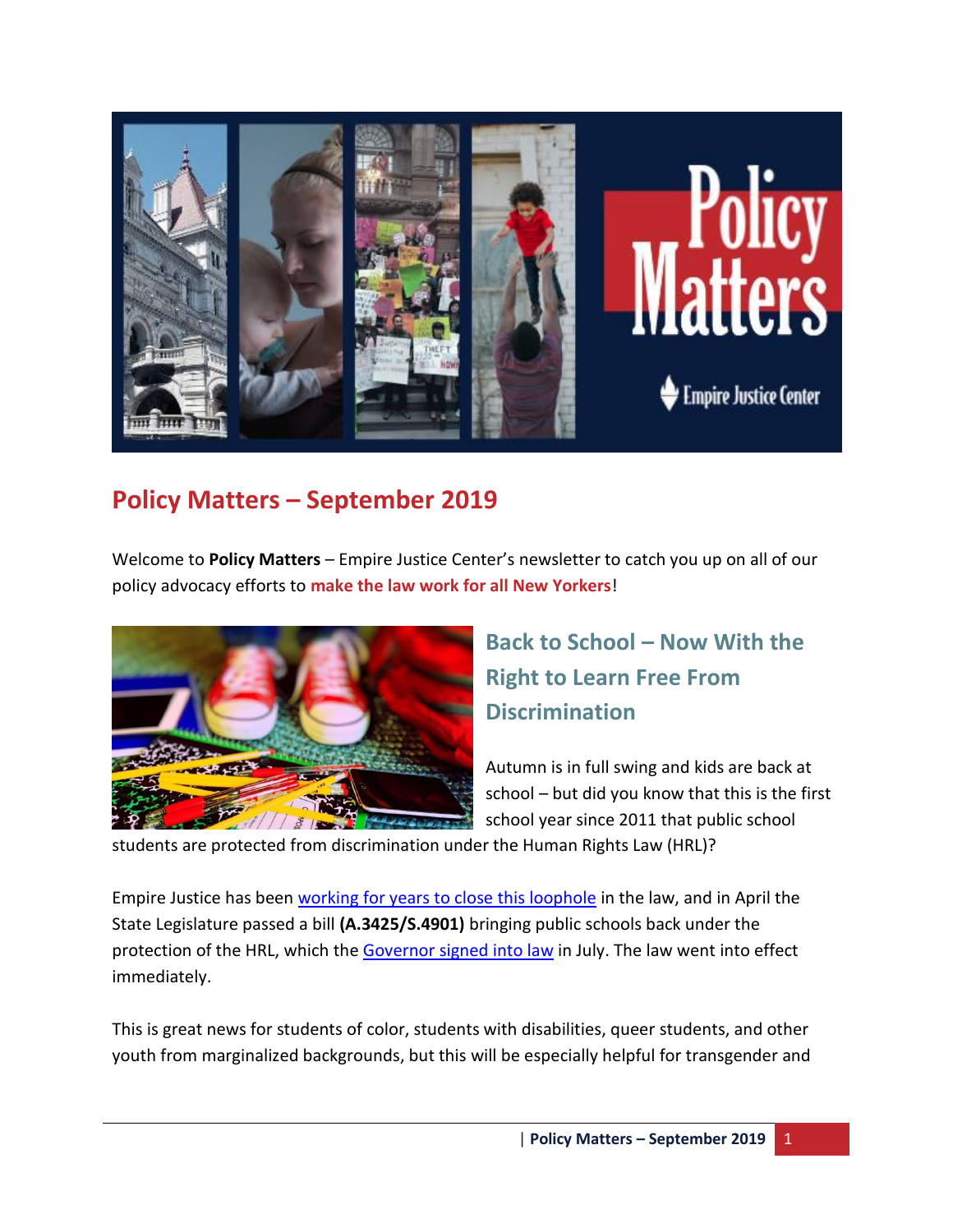gender nonconforming kids now that the **Gender Expression Nondiscrimination Act (GENDA),** which bans discrimination on the basis of gender identity or expression, was passed and signed into law early this year. Empire Justice is currently working with other advocates to update the [NYS Education Department's 2015 Guidance on Transgender and Gender Nonconforming](http://www.p12.nysed.gov/dignityact/documents/Transg_GNCGuidanceFINAL.pdf)  [Students](http://www.p12.nysed.gov/dignityact/documents/Transg_GNCGuidanceFINAL.pdf) to reflect these improvements, so students and schools will both have the tools they need to create a welcoming and inclusive learning environment.

# **Another Victory! Right to Call 911 Signed into Law by Governor Cuomo!**

After years of advocacy from the ACLU Women's Rights Project, Empire Justice Center, the NYCLU, and the NYS Coalition Against Domestic Violence (NYSCADV), the **Right to Call 911 bill (A.2665/S.4657)** [was signed into law](https://www.recordonline.com/news/20190917/heather-yakin-good-law-takes-more-than-good-intentions) by Governor



[Cuomo,](https://www.recordonline.com/news/20190917/heather-yakin-good-law-takes-more-than-good-intentions) finally bringing New Yorkers protections from overly broad local nuisance ordinances that place housing and safety at risk.

"Residents across New York State, particularly victims of crime and intimate partner violence, should be able to call the police for help without fear that their local laws will then be used to threaten, harm or penalize them," said **Amy Schwartz-Wallace**, Senior Attorney at Empire Justice Center. "'Nuisance ordinances' directly undermine public safety and confidence in our justice system, and we applaud Governor Cuomo for signing the Right to Call 911 into law."

The law went into effect immediately upon signing. Thank you to everyone who sent emails of support for the Right to Call 911 to the Governor!

Read more [here](https://empirejustice.org/news/press-release-governor-cuomo-signs-legislation-protecting-domestic-violence-survivors-others-need-emergency-assistance/) about how this new law will protect domestic violence survivors and crime victims.

**Get Involved - Help Us Protect the Rights of Low Income New Yorkers, People with Disabilities, and Workers!**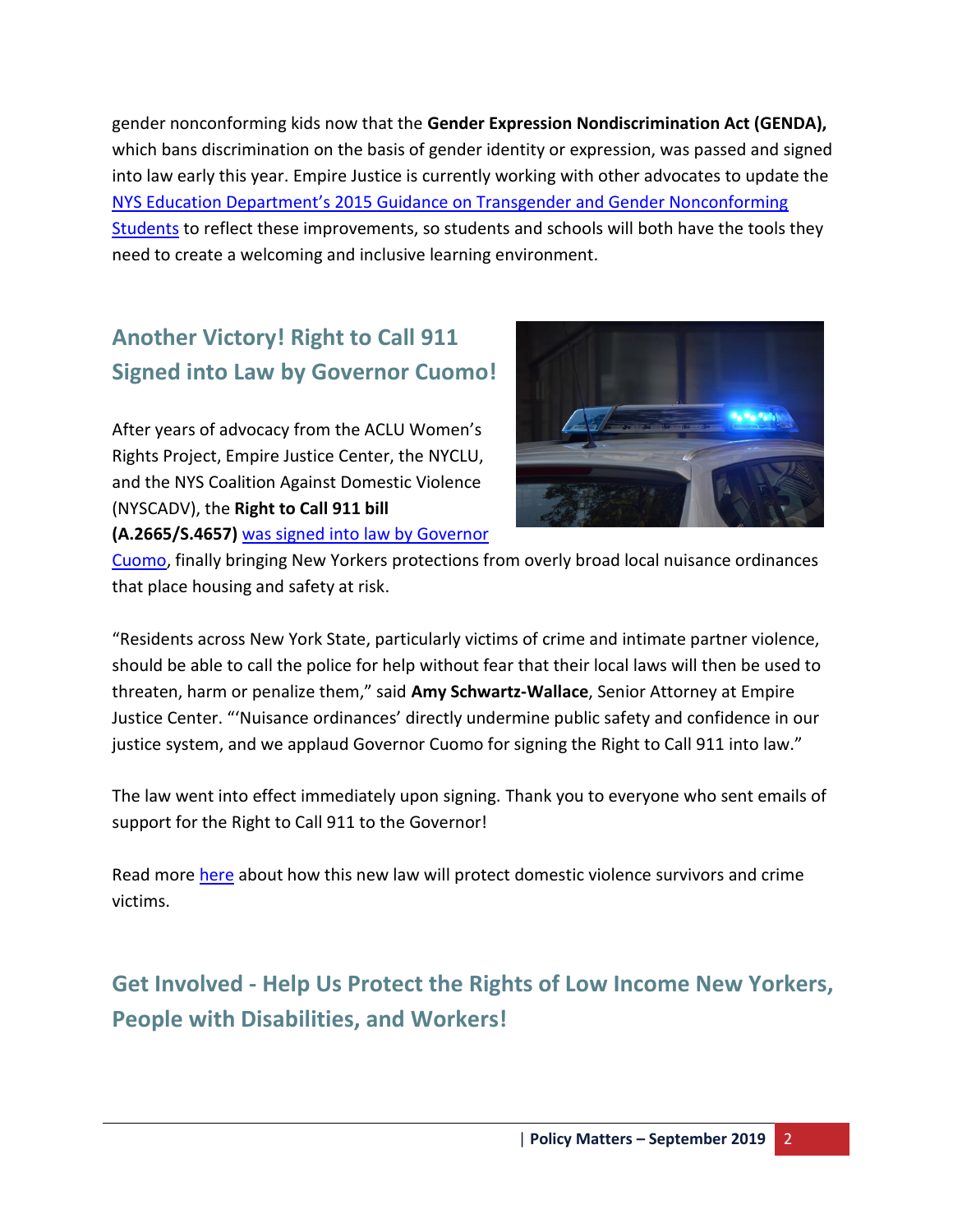Do you want stronger protections for workers and honest businesses against wage theft? Do you want to protect disabled New Yorkers from arbitrary decisions that could affect their health, and bring greater fairness to public assistance rules? **Then we are asking you to use the following links to contact Governor Cuomo and ask him to sign three critical bills into law!**



**[Securing Wages Earned Against Theft \(SWEAT\)](https://empirejustice.org/resources_post/give-workers-necessary-tools-fight-wage-theft-collect-stolen-wages/)** closes loopholes in existing law to help prevent wage theft and ensure that workers who have suffered from stolen wages have a chance to recover the money they are owed.

#### **[Contact Governor Cuomo here and tell him to please sign SWEAT into law today!](http://support.empirejustice.org/site/Advocacy?pagename=homepage&id=245)**

Two critical public assistance bills will greatly increase the fairness and effectiveness of public assistance rules. The **[Sanctions and Conciliation bill](https://empirejustice.org/resources_post/empire-justice-memo-support-fair-process-reducing-erroneous-welfare-sanctions-apply-statewide/)** protects against inappropriate work rule sanctions by the Department of Social Services (DSS). The **[Treating Physician bill](https://empirejustice.org/resources_post/just-accurate-means-determine-public-assistance-employability/)** would ensure that if the medical diagnosis of an agency evaluator differs from that of an individual's own doctor, the opinion of the individual's treating physician will be the deciding factor – thus protecting disabled New Yorkers from arbitrary employability decisions.

 **[Contact Governor Cuomo here and tell him to please sign the Sanctions and](http://support.empirejustice.org/site/Advocacy?pagename=homepage&id=246)  [Conciliation bill and the Treating Physician bill into law today!](http://support.empirejustice.org/site/Advocacy?pagename=homepage&id=246)**

**With your help we can make these bills become law**!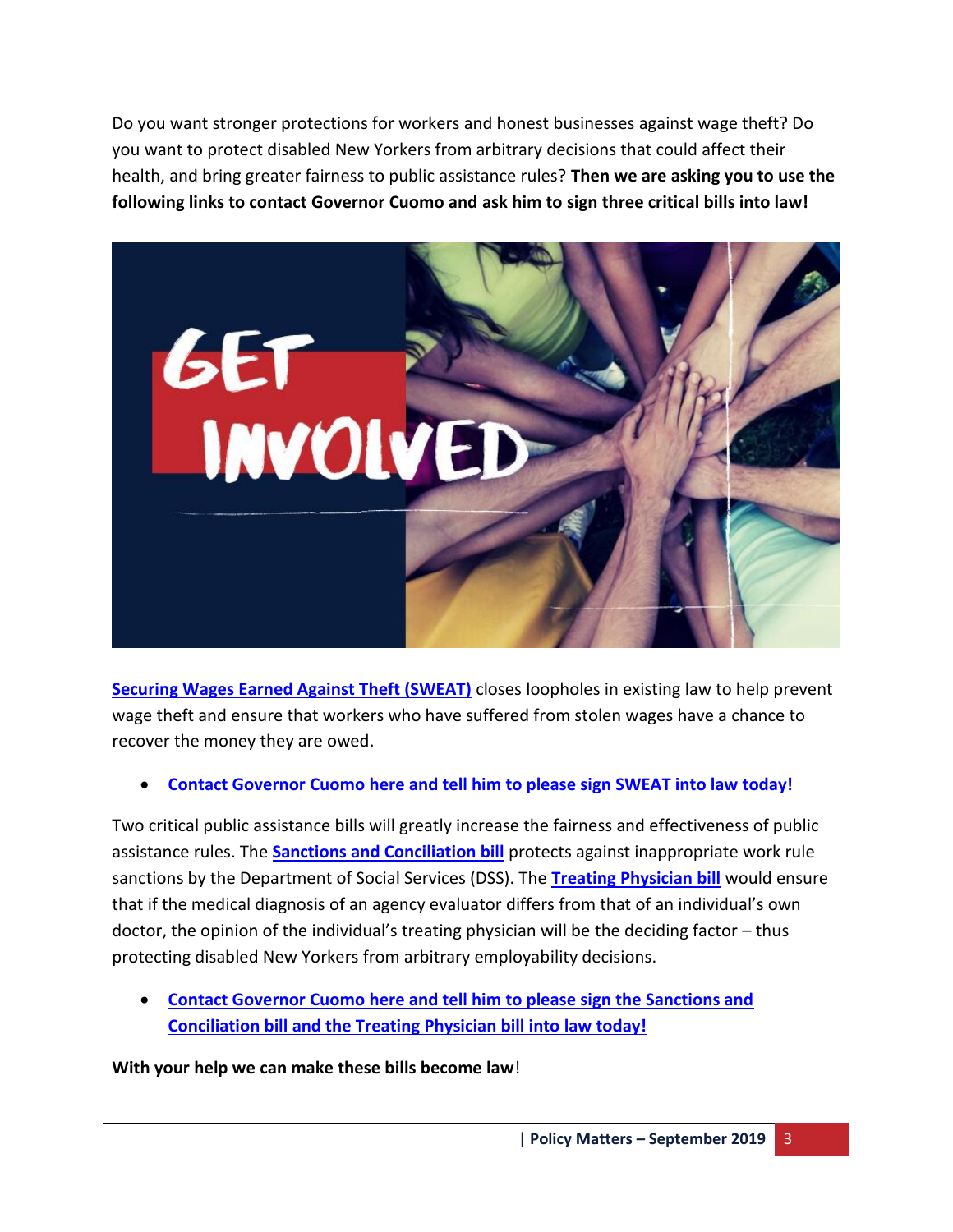

McCoy, and Albany Mayor Kathy Sheehan.

### **Consumer**

Another victory this session, the Tax [Foreclosure Waiting Period bill,](https://empirejustice.org/resources_post/empire-justice-memo-support-reduce-waiting-period-tax-districts-foreclose-vacant-abandoned-properties/) which addresses community blight, was also signed into law! Senior Attorney **Kirsten Keefe** spoke at a press conference on the issue on August 21, along with Assemblymembers John McDonald (the bill sponsor) and Pat Fahy, Albany County Executive Daniel

### **Transgender Rights**

We [submitted comments](https://empirejustice.org/resources_post/comment-regulations-protecting-transgender-new-yorkers-discrimination-genda/) in support of updated Human Rights Law regulations that clearly delineate the protections that GENDA has put in place for transgender and gender nonconforming New Yorkers. These regulatory amendments make it clear that protections already in place will



remain, as GENDA is intended to expand protections around gender identity and expression.

### **Benefits**

We are pleased to announce that Empire Justice Center and the National Center for Law and Economic Justice (NCLEJ) [came to a settlement](https://empirejustice.org/notice-proposed-class-action-settlement-brooks-v-roberts/) with New York State Office of Temporary and Disability Assistance (OTDA) in **Brooks v. Roberts**. The proposed settlement was agreed to on August 7<sup>th</sup>, and requires OTDA clearly inform SNAP recipients in plain language if they are in danger of having their SNAP benefits reduced or terminated, clearly inform recipients of their rights and responsibilities, and make sure this information is shared in a timely manner. The Court then held a hearing on the proposed settlement on September 17, and the judge signed the stipulation and order of settlement the following day.